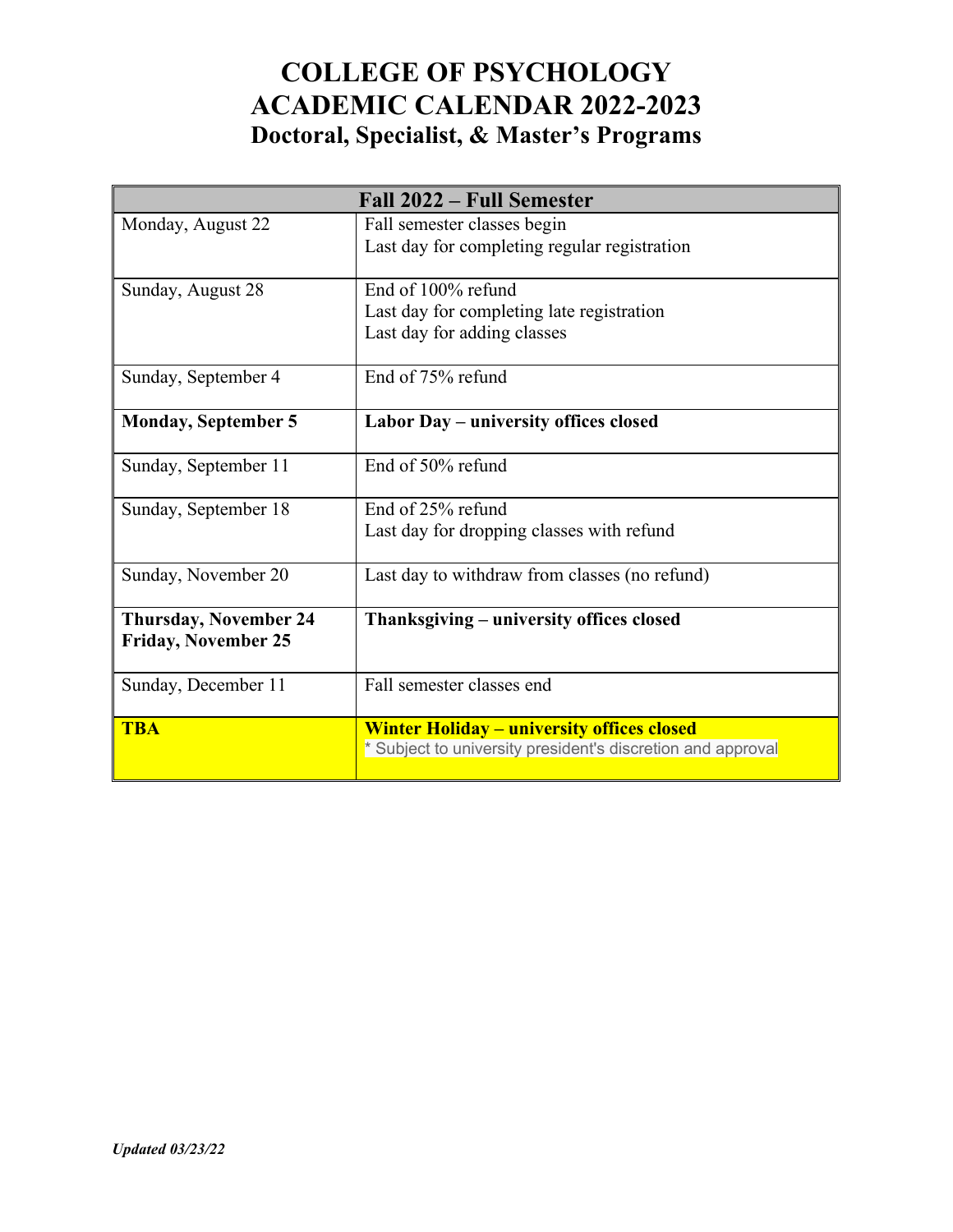| Fall I 2022 (8-Week / Intensive Weekend Format) |                                                                                                                                          |
|-------------------------------------------------|------------------------------------------------------------------------------------------------------------------------------------------|
| Monday, August 22                               | Fall I classes begin<br>Last day for completing regular registration                                                                     |
| Sunday, August 28                               | End of 100% refund<br>Last day for completing late registration / adding classes                                                         |
| Sunday, September 4                             | End of 75% refund                                                                                                                        |
| <b>Monday, September 5</b>                      | Labor Day - university offices closed                                                                                                    |
| September 9, 10, 11                             | Clinical Mental Health Counseling (Main Campus) intensive<br>weekend format course                                                       |
| Sunday, September 11                            | End of 50% refund                                                                                                                        |
| September 16, 17, 18                            | Intensive weekend-format class meeting<br>(Clinical Mental Health Counseling-Regional Campuses,<br>School Counseling, School Psychology) |
| Sunday, September 18                            | End of 25% refund<br>Last day for dropping classes with refund                                                                           |
| Sunday, September 25                            | Last day to withdraw from classes (no refund)                                                                                            |
| September 30, October 1, 2                      | Clinical Mental Health Counseling (Main Campus) intensive<br>weekend format course                                                       |
| October 14, 15, 16                              | Intensive weekend-format class meeting<br>(Clinical Mental Health Counseling-Regional Campuses,<br>School Counseling, School Psychology) |
| Sunday, October 16                              | Fall I classes end                                                                                                                       |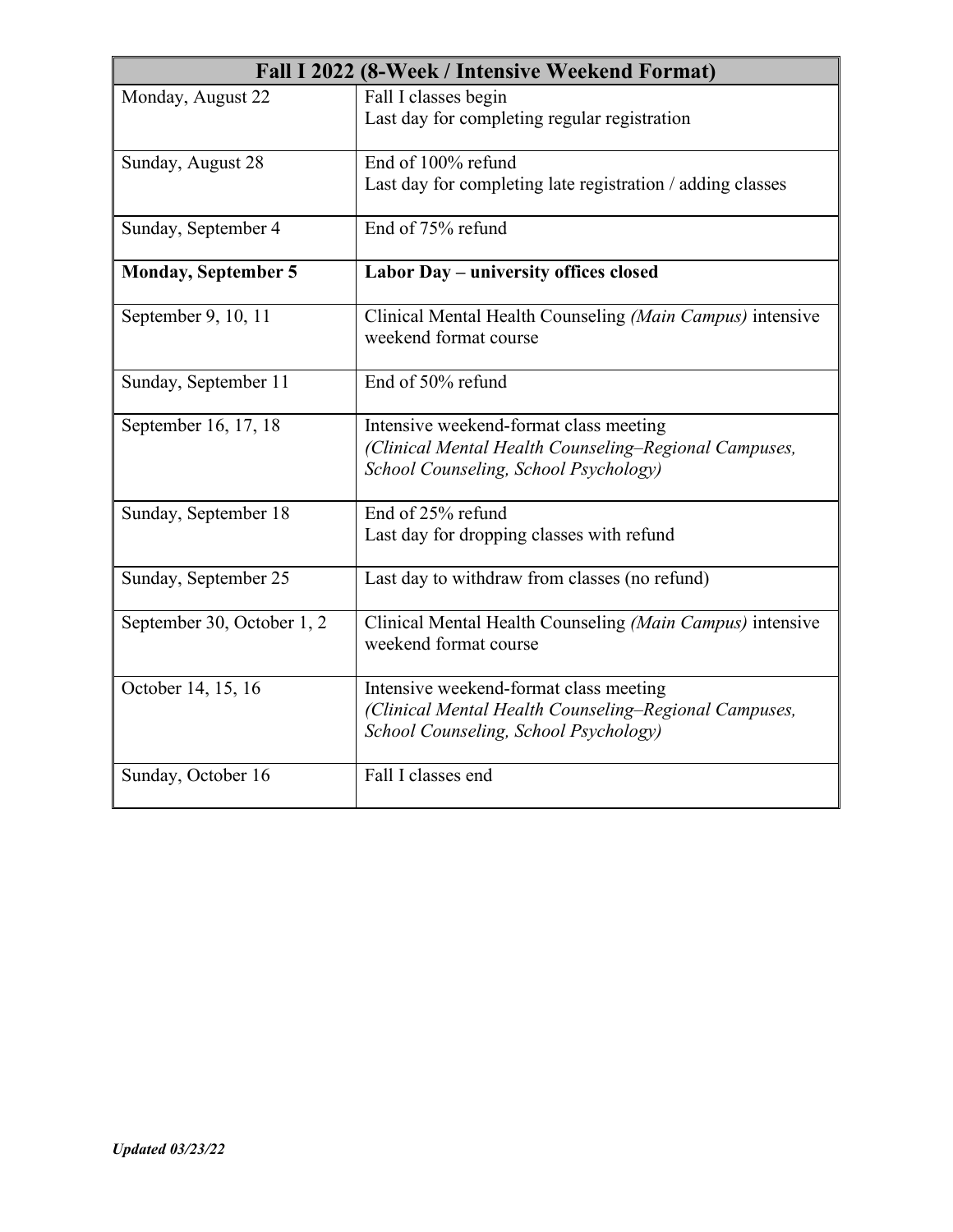| Fall II 2022 (8-Week / Intensive Weekend Format)           |                                                            |
|------------------------------------------------------------|------------------------------------------------------------|
| Monday, October 17                                         | Fall II classes begin                                      |
|                                                            | Last day for completing regular registration               |
| Sunday, October 23                                         | End of 100% refund                                         |
|                                                            | Last day for completing late registration / adding classes |
| Sunday, October 30                                         | End of 75% refund                                          |
| November 4, 5, 6                                           | Intensive weekend-format class meeting                     |
|                                                            | (Clinical Mental Health Counseling-Regional Campuses,      |
|                                                            | School Counseling, School Psychology)                      |
| Sunday, November 6                                         | End of 50% refund                                          |
| Sunday, November 13                                        | End of 25% refund                                          |
|                                                            | Last day for dropping classes with refund                  |
| Sunday, November 20                                        | Last day to withdraw from classes (no refund)              |
| <b>Thursday, November 24</b><br><b>Friday, November 25</b> | Thanksgiving – university offices closed                   |
| December 2, 3, 4                                           | Intensive weekend-format class meeting                     |
|                                                            | (Clinical Mental Health Counseling–Regional Campuses,      |
|                                                            | <b>School Counseling</b> )                                 |
| December 9, 10, 11                                         | Intensive weekend-format class meeting                     |
|                                                            | (School Psychology)                                        |
| Sunday, December 11                                        | Fall II semester classes end                               |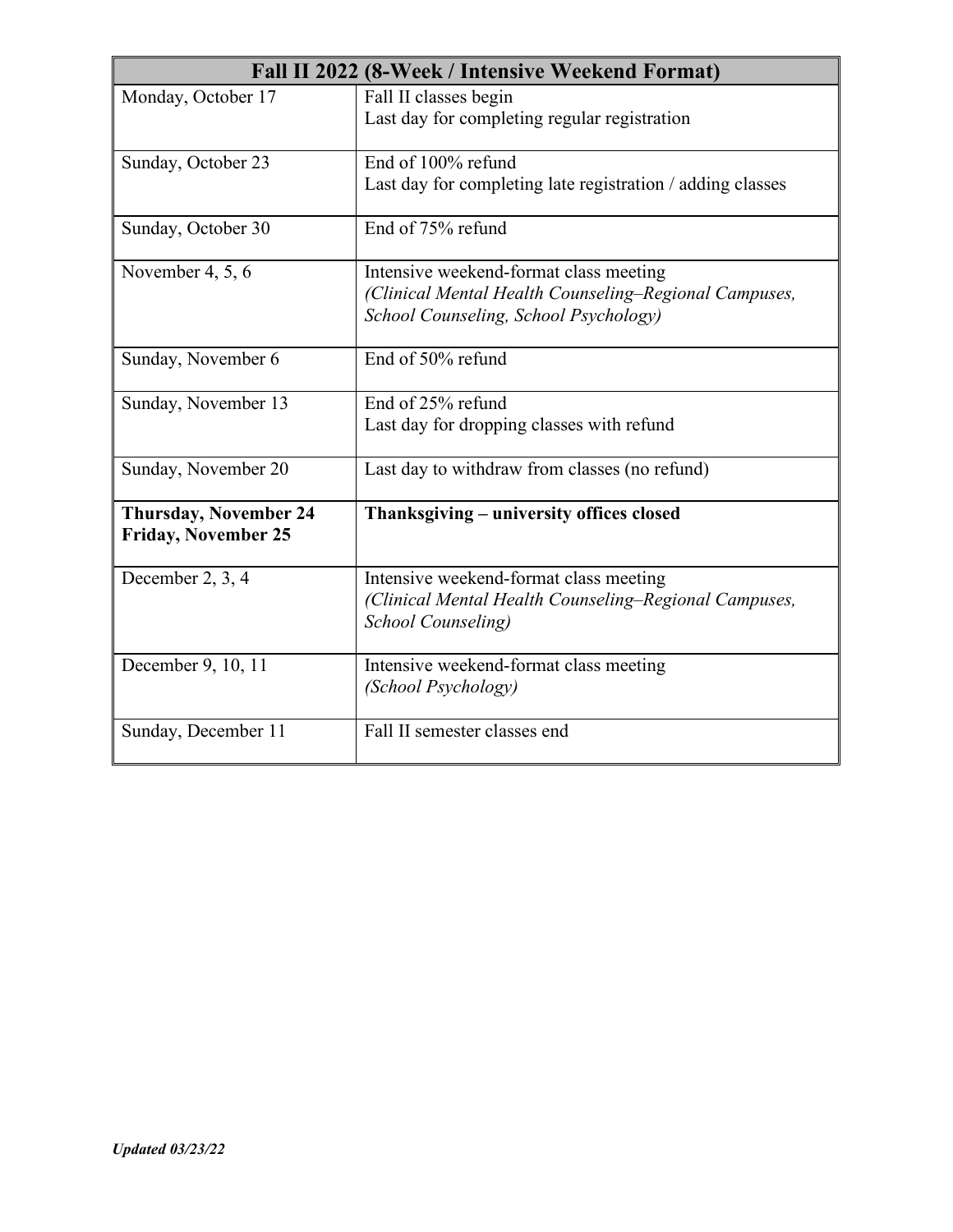| Winter 2023 – Full Semester |                                                                                                                  |
|-----------------------------|------------------------------------------------------------------------------------------------------------------|
| <b>TBA</b>                  | <b>Winter Holiday - university offices closed</b><br>* Subject to university president's discretion and approval |
| Wednesday, January 4        | Winter semester classes begin<br>Last day for completing regular registration                                    |
| Sunday, January 8           | End of 100% refund<br>Last day for completing late registration / adding classes                                 |
| Sunday, January 15          | End of 75% refund                                                                                                |
| <b>Monday, January 16</b>   | Martin L. King, Jr. Day – university offices closed                                                              |
| Sunday, January 22          | End of 50% refund                                                                                                |
| Sunday, January 29          | End of 25% refund<br>Last day for dropping classes with refund                                                   |
| February 27 – March 5       | <b>Spring Break</b>                                                                                              |
| Sunday, April 9             | Last day to withdraw from classes (no refund)                                                                    |
| Sunday, April 30            | Winter semester classes end                                                                                      |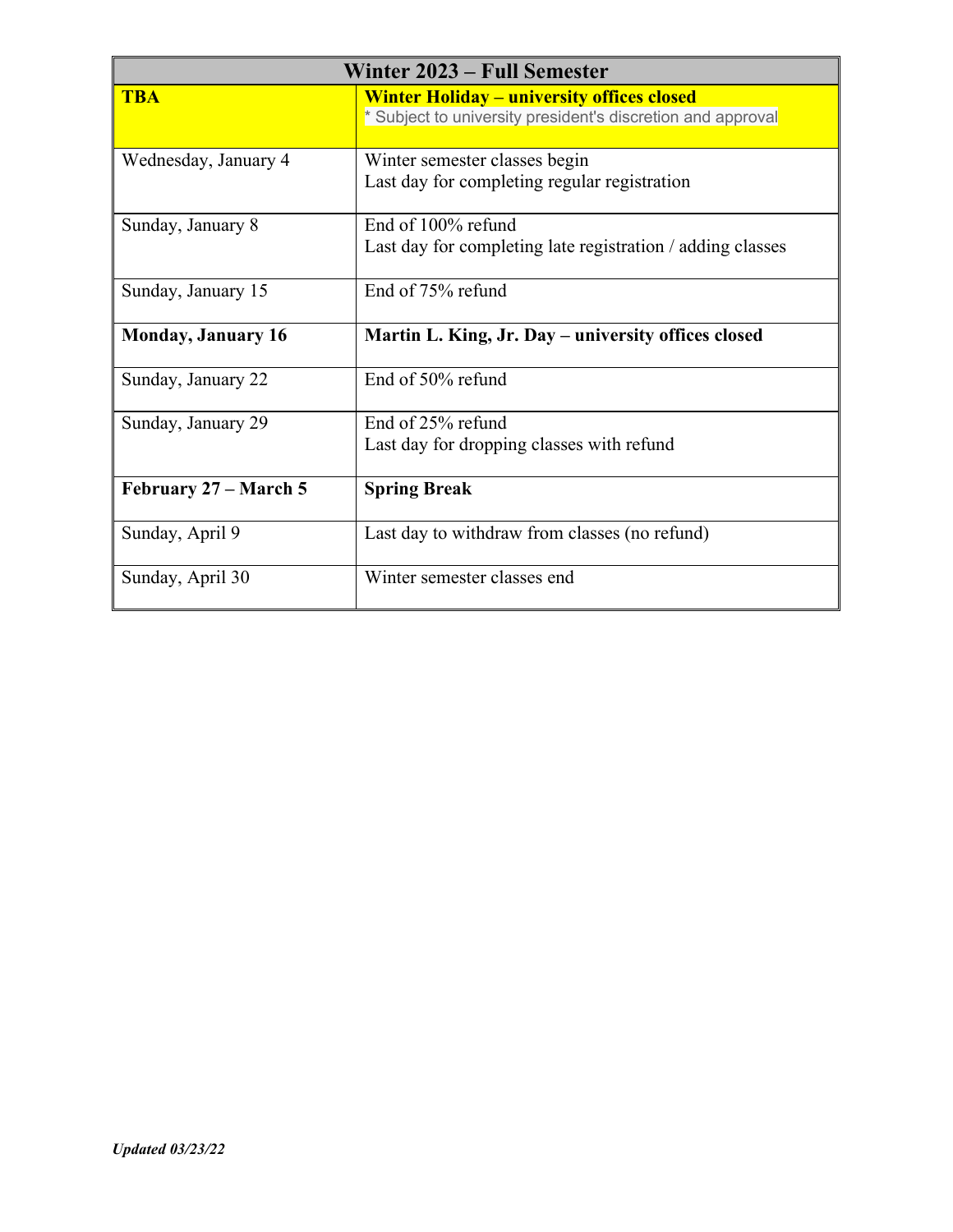| Winter I 2023 (8-Week / Intensive Weekend Format) |                                                                                                                                          |
|---------------------------------------------------|------------------------------------------------------------------------------------------------------------------------------------------|
| Wednesday, January 4                              | Winter I classes begin<br>Last day for completing regular registration                                                                   |
| Sunday, January 8                                 | End of 100% refund<br>Last day for completing late registration / adding classes                                                         |
| Sunday, January 15                                | End of 75% refund                                                                                                                        |
| <b>Monday, January 16</b>                         | Martin L. King, Jr. Day - university offices closed                                                                                      |
| Sunday, January 22                                | End of 50% refund                                                                                                                        |
| January 27, 28, 29                                | Intensive weekend-format class meeting<br>(Clinical Mental Health Counseling-Regional Campuses,<br>School Counseling, School Psychology) |
| Sunday, January 29                                | End of 25% refund<br>Last day for dropping classes with refund                                                                           |
| Sunday, February 5                                | Last day to withdraw from classes (no refund)                                                                                            |
| February 24, 25, 26                               | Intensive weekend-format class meeting<br>(Clinical Mental Health Counseling-Regional Campuses,<br>School Counseling, School Psychology) |
| Sunday, February 26                               | Winter I classes end                                                                                                                     |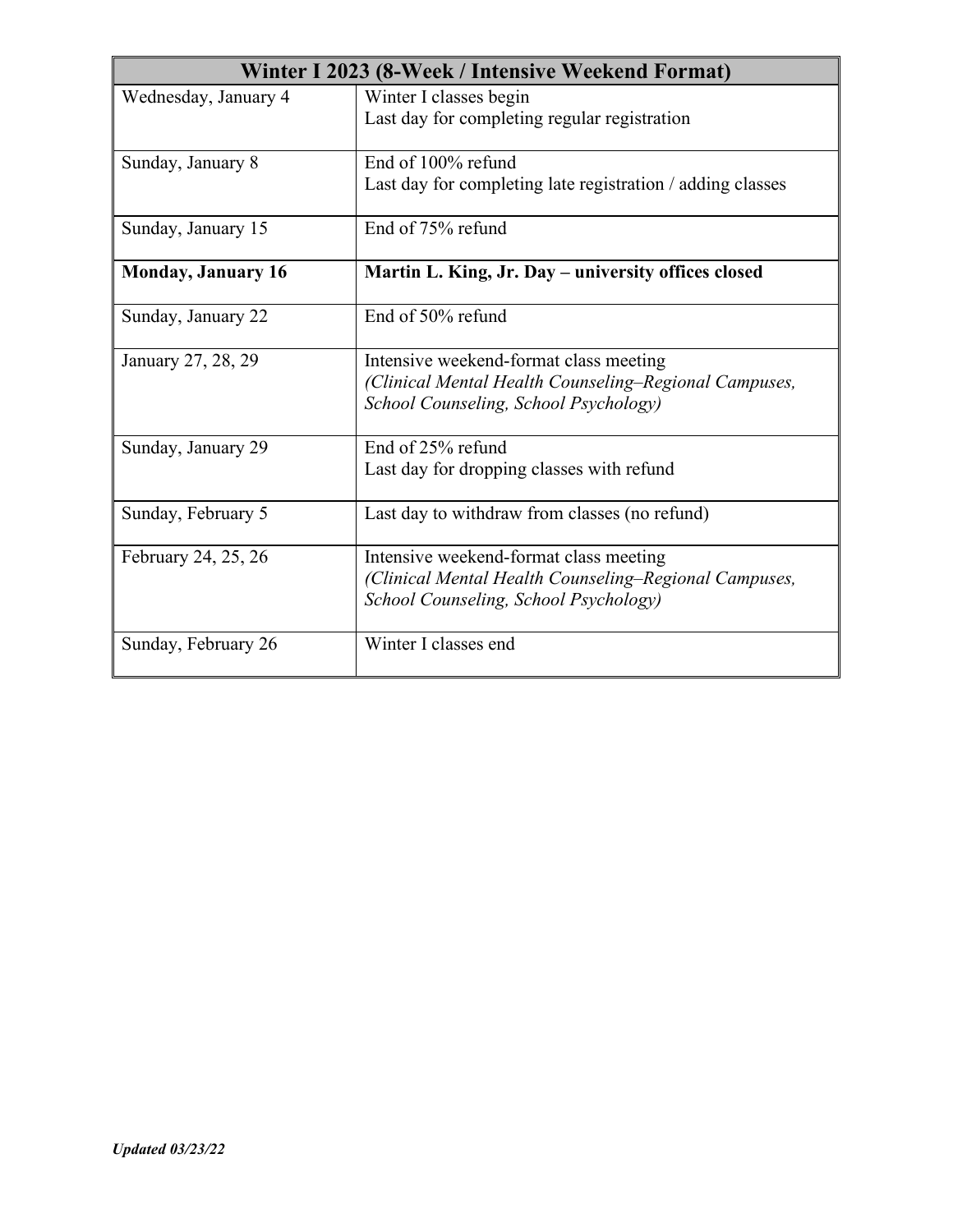| Winter II 2023 (8-Week / Intensive Weekend Format) |                                                                                                                               |
|----------------------------------------------------|-------------------------------------------------------------------------------------------------------------------------------|
| Monday, March 6                                    | Winter II classes begin<br>Last day for completing regular registration                                                       |
| Sunday, March 12                                   | End of 100% refund<br>Last day for completing late registration / adding classes                                              |
| March 17, 18, 19                                   | Clinical Mental Health Counseling (Main Campus) intensive<br>weekend format course                                            |
| Sunday, March 19                                   | End of 75% refund                                                                                                             |
| March 24, 25, 26                                   | Intensive weekend-format class meeting<br>(Clinical Mental Health Counseling-Regional Campuses,<br><b>School Counseling</b> ) |
| Sunday, March 26                                   | End of 50% refund                                                                                                             |
| March 30, April 1, 2                               | Intensive weekend-format class meeting<br>(School Psychology)                                                                 |
| Sunday, April 2                                    | End of 25% refund<br>Last day for dropping classes with refund                                                                |
| Sunday, April 9                                    | Last day to withdraw from classes (no refund)                                                                                 |
| April 14, 15, 16                                   | Clinical Mental Health Counseling (Main Campus) intensive<br>weekend format course                                            |
| April 21, 22, 23                                   | Intensive weekend-format class meeting<br>(Clinical Mental Health Counseling-Regional Campuses,<br>School Counseling)         |
| April 28, 29, 30                                   | Intensive weekend-format class meeting<br>(School Psychology)                                                                 |
| Sunday, April 30                                   | Winter II semester classes end                                                                                                |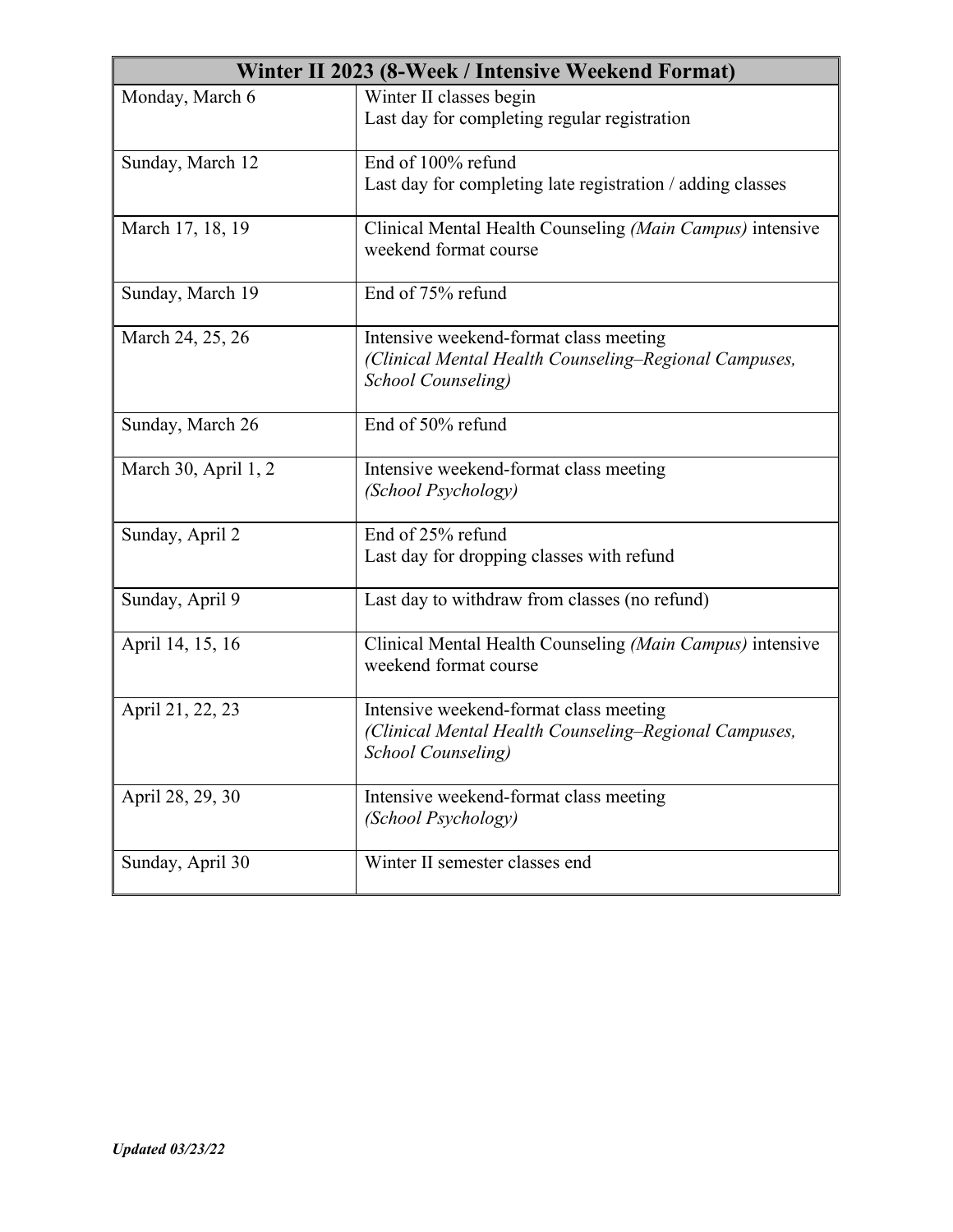| <b>Summer 2023 – Full Semester</b> |                                                            |
|------------------------------------|------------------------------------------------------------|
| Monday, May 8                      | Summer semester classes begin                              |
|                                    | Last day for completing regular registration               |
| Sunday, May 14                     | End of 100% refund                                         |
|                                    | Last day for completing late registration / adding classes |
| Sunday, May 21                     | End of 75% refund                                          |
| Sunday, May 28                     | End of 50% refund                                          |
| <b>Monday, May 29</b>              | Memorial Day – university offices closed                   |
| Sunday, June 4                     | End of 25% refund                                          |
|                                    | Last day for dropping classes with refund                  |
| Tuesday, July 4                    | Independence Day – university offices closed               |
| Sunday, July 23                    | Last day to withdraw from classes (no refund)              |
| Sunday, August 13                  | Summer semester classes end                                |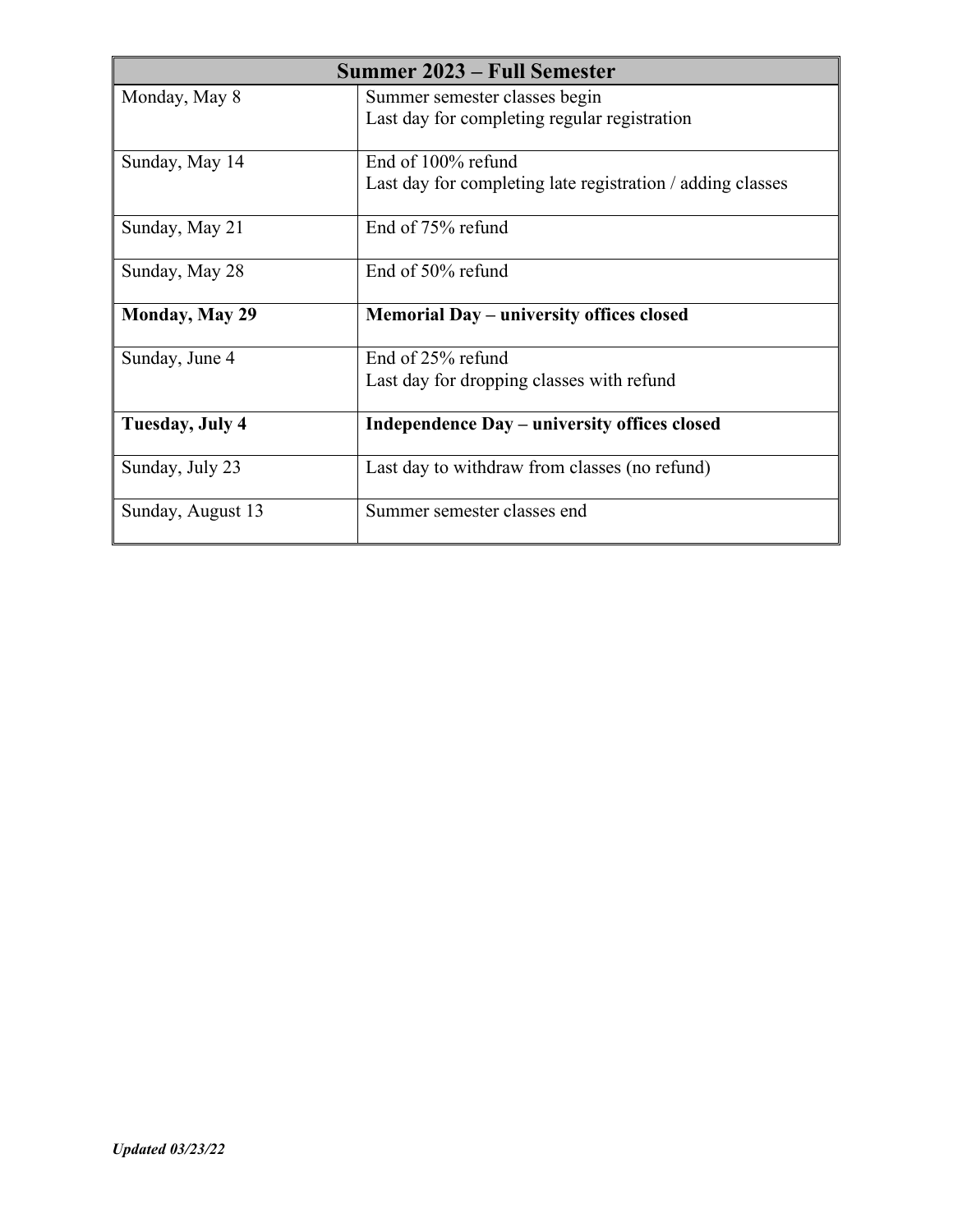| Summer I 2023 (8-Week / Intensive Weekend Format) |                                                                                                                                          |
|---------------------------------------------------|------------------------------------------------------------------------------------------------------------------------------------------|
| Monday, May 8                                     | Summer I classes begin<br>Last day for completing regular registration                                                                   |
| Sunday, May 14                                    | End of 100% refund<br>Last day for completing late registration / adding classes                                                         |
| Sunday, May 21                                    | End of 75% refund                                                                                                                        |
| Sunday, May 28                                    | End of 50% refund                                                                                                                        |
| Monday, May 29                                    | Memorial Day – university offices closed                                                                                                 |
| June 2, 3, 4                                      | Intensive weekend-format class meeting<br>(Clinical Mental Health Counseling–Regional Campuses,<br>School Counseling, School Psychology) |
| Sunday, June 4                                    | End of 25% refund<br>Last day for dropping classes with refund<br>Last day to withdraw from classes                                      |
| June 23, 24, 25                                   | Intensive weekend-format class meeting<br>(Clinical Mental Health Counseling–Regional Campuses,<br>School Counseling, School Psychology) |
| Sunday, June 25                                   | Summer I classes end                                                                                                                     |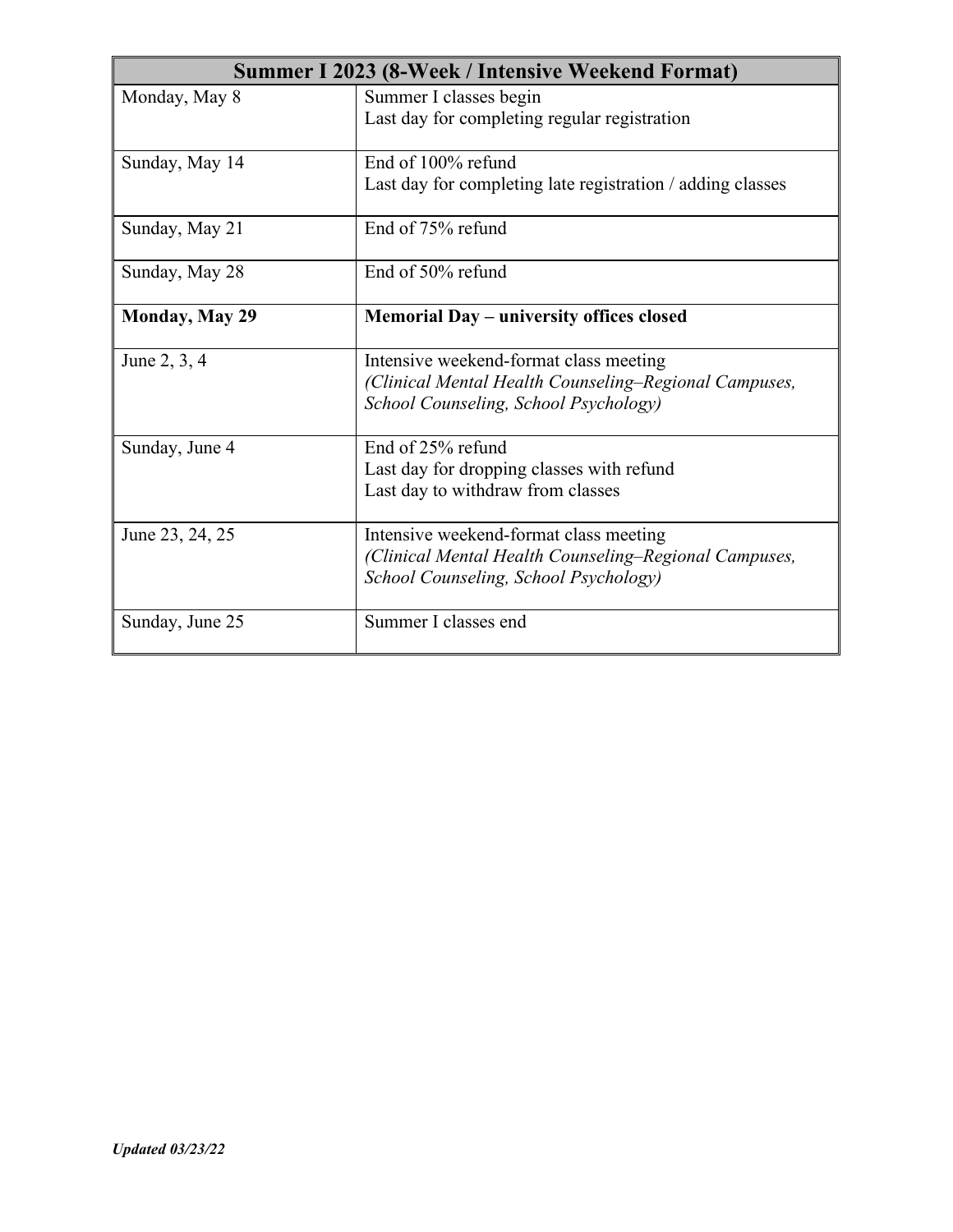| Summer II 2023 (8-Week / Intensive Weekend Format) |                                                                                                                                          |
|----------------------------------------------------|------------------------------------------------------------------------------------------------------------------------------------------|
| Monday, June 26                                    | Summer II semester classes begin<br>Last day for completing regular registration                                                         |
| Sunday, July 2                                     | End of 100% refund<br>Last day for completing late registration / adding classes                                                         |
| Tuesday, July 4                                    | Independence Day - university offices closed                                                                                             |
| Sunday, July 9                                     | End of 75% refund                                                                                                                        |
| July 14, 15, 16                                    | Clinical Mental Health Counseling (Main Campus) intensive<br>weekend format course                                                       |
| Sunday, July 16                                    | End of 50% refund                                                                                                                        |
| July 21, 22, 23                                    | Intensive weekend-format class meeting<br>(Clinical Mental Health Counseling–Regional Campuses,<br>School Counseling, School Psychology) |
| Sunday, July 23                                    | End of 25% refund<br>Last day for dropping classes with refund<br>Last day to withdraw from classes                                      |
| August 4, 5, 6                                     | Clinical Mental Health Counseling (Main Campus) intensive<br>weekend format course                                                       |
| August 11, 12, 13                                  | Intensive weekend-format class meeting<br>(Clinical Mental Health Counseling–Regional Campuses,<br>School Counseling, School Psychology) |
| Sunday, August 13                                  | Summer II semester classes end                                                                                                           |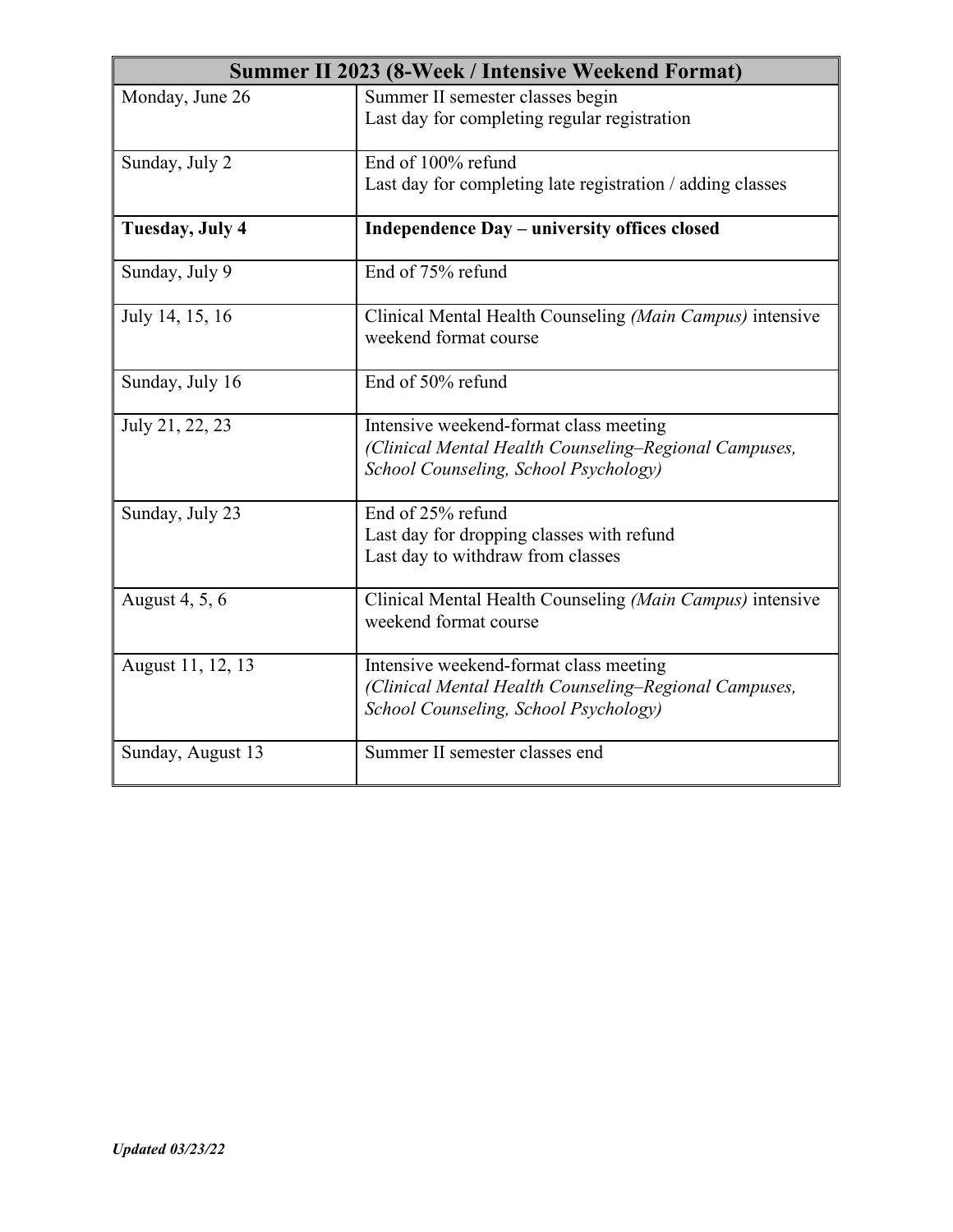## **M.S. in Counseling (Online Programs)**

## **Fall 2022**

August 22 – December 11, 2022

October 7-9: Residential Institute – Ft. Lauderdale *(Online Clinical Mental Health Counseling students enrolled in PYCL 0511)*

October 21-22: Residential Institute – Orlando *(Online Clinical Mental Health Counseling students enrolled in PYCL 0511)*

## **Winter 2023**

January 4 – April 30, 2023

February 10-12: Residential Institute – Ft. Lauderdale *(Online Clinical Mental Health Counseling students enrolled in PYCL 0511)*

February 17-19: Residential Institute – Orlando *(Online Clinical Mental Health Counseling students enrolled in PYCL 0511)*

## **Summer 2023**

May 8 – August 13, 2023

June 9-11: Residential Institute – Ft. Lauderdale & Orlando *(Online Clinical Mental Health Counseling students enrolled in PYCL 0511)*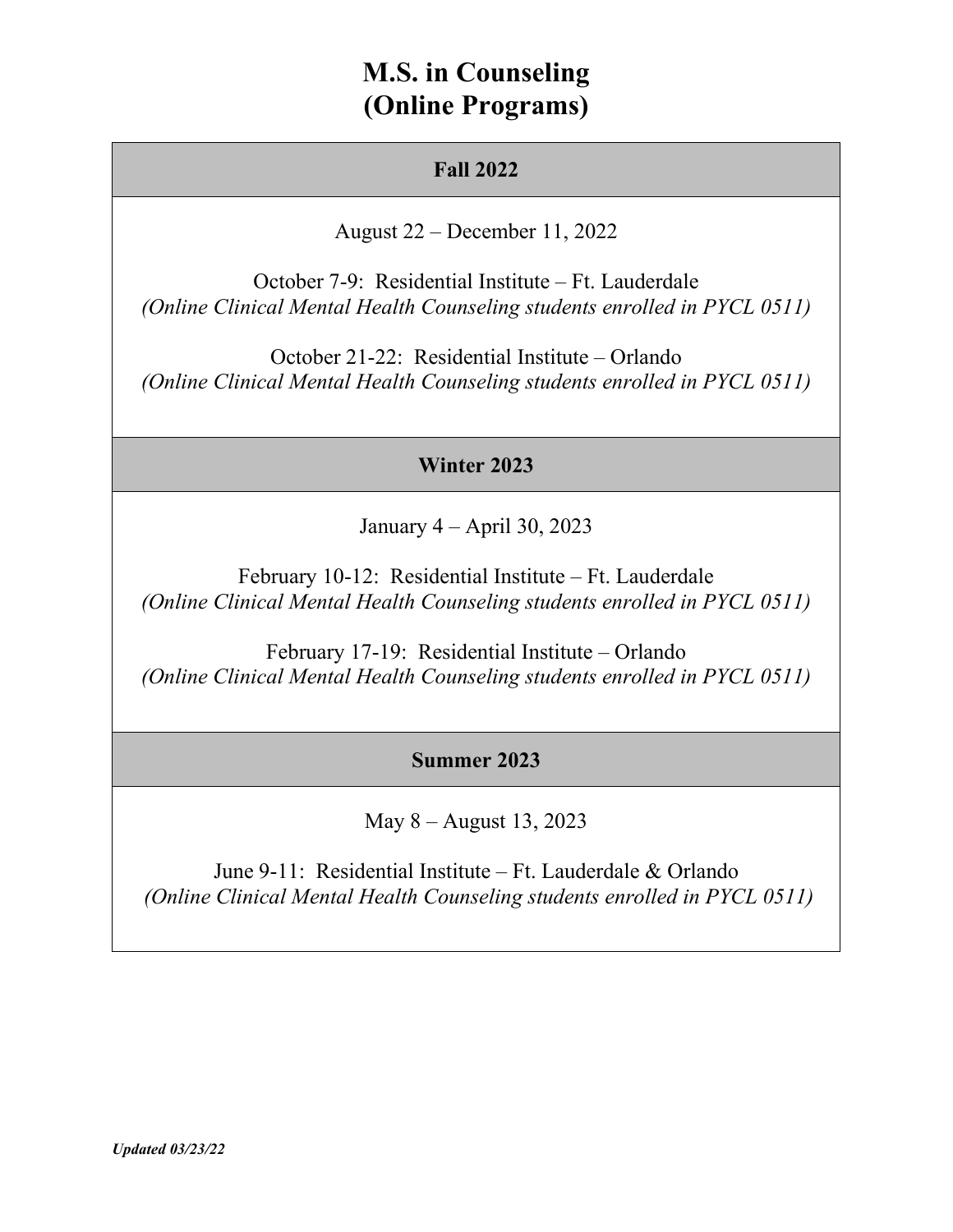# **M.S. in General Psychology M.S. in Forensic Psychology (Online Programs)**

| <b>Fall 2022</b>                |  |
|---------------------------------|--|
| August $22$ – December 11, 2022 |  |
| Winter 2023                     |  |
| January $4 - April 30, 2023$    |  |
| <b>Summer 2022</b>              |  |
| May $8 -$ August 13, 2023       |  |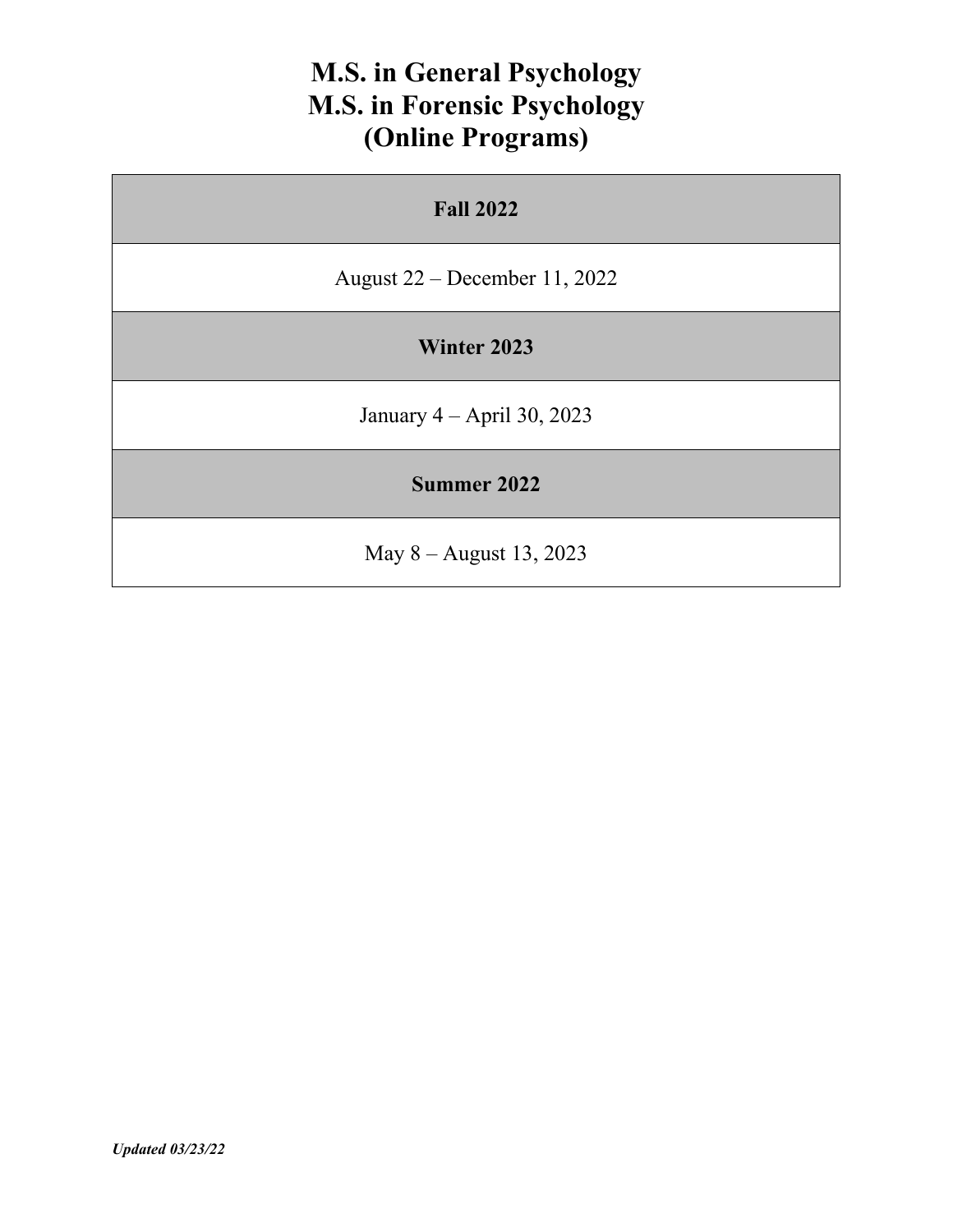## **Master's Programs in Clinical Mental Health Counseling and School Counseling Regional Campus Intensive Weekend Class Meeting Dates**

| <b>Fall 2022</b> |  |
|------------------|--|
|------------------|--|

**Session I: August 22 – October 16**  September 16, 17, 18 October 14, 15, 16

**Session II: October 17 – December 11** 

November 4, 5, 6 December 2, 3, 4

## **Winter 2023**

**Session I: January 4 – February 26**  January 27, 28, 29 February 24, 25, 26

### **Session II: March 6 – April 30**

March 24, 25, 26 April 21, 22, 23

#### **Summer 2023**

**Session I: May 8 – June 25** June 2, 3, 4 June 23, 24, 25

## **Session II: June 26 – August 13** July 21, 22, 23 August 11, 12, 13

*Updated 03/23/22*